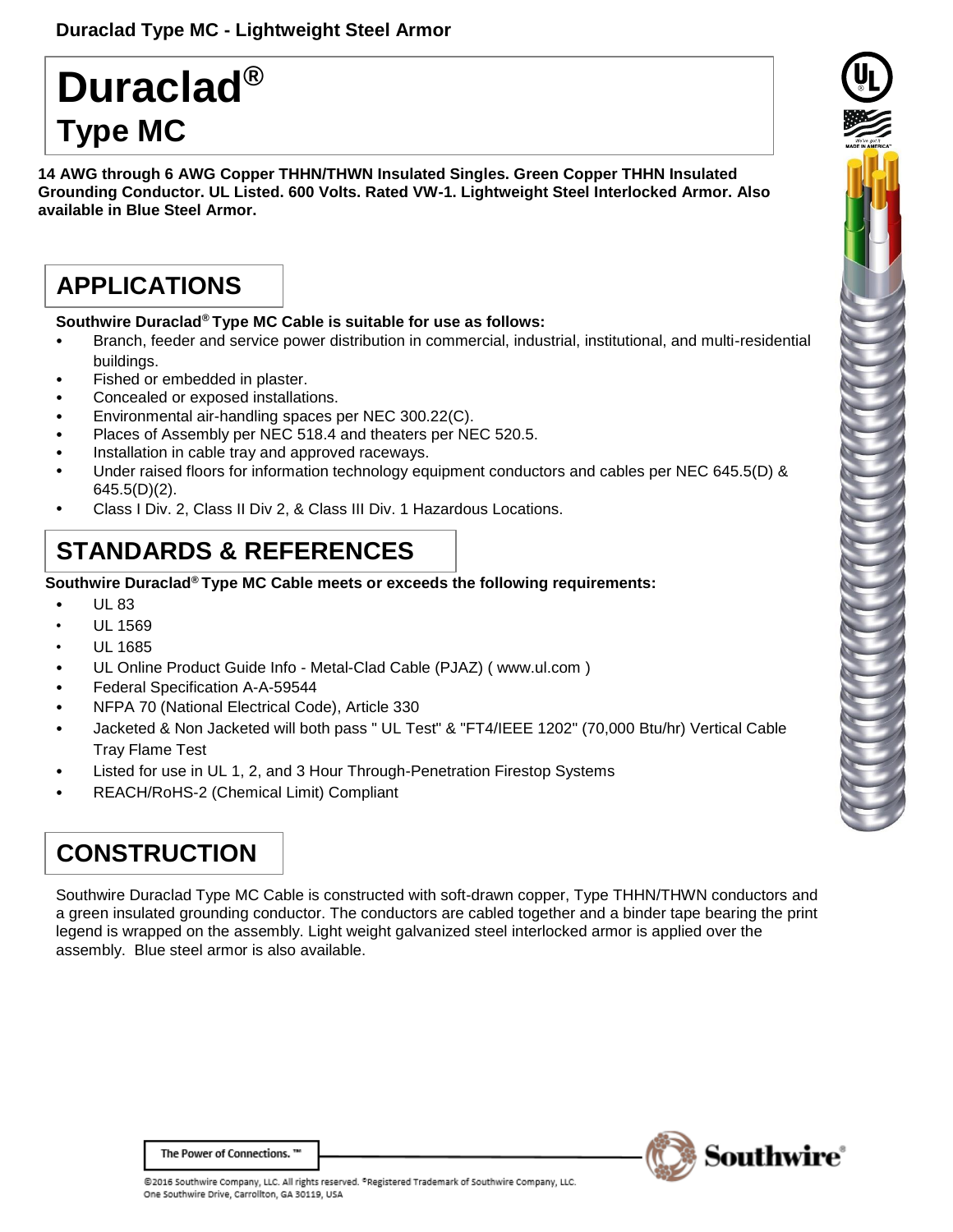### **Duraclad Type MC - Lightweight Steel Armor**

|                                                                                            | <b>GROUNDING SIZE</b><br><b>AND COLOR</b> | <b>STOCK NUMBER</b>  |                       | <b>WEIGHT</b> | <b>OVERALL</b>              |  |  |
|--------------------------------------------------------------------------------------------|-------------------------------------------|----------------------|-----------------------|---------------|-----------------------------|--|--|
| <b>CONDUCTOR SIZE AND COLORS</b>                                                           |                                           | <b>COIL</b><br>(250) | <b>REEL</b><br>(1000) | (LBS/1000')   | <b>DIAMETER</b><br>(INCHES) |  |  |
| <b>SOLID CONDUCTOR COLORS 120/208V</b>                                                     |                                           |                      |                       |               |                             |  |  |
| 14-2 SOLID<br>(BLACK/WHITE)                                                                | 14 SOLID<br>(GREEN)                       | 55-17-15-01          | 55-17-15-02           | 115           | .447                        |  |  |
| 14-3 SOLID<br>(BLACK/WHITE/RED)                                                            | 14 SOLID<br>(GREEN)                       | 55-17-28-01          | 55-17-28-02           | 138           | .464                        |  |  |
| 14-4 SOLID<br>(BLACK/WHITE/RED/BLUE)                                                       | 14 SOLID<br>(GREEN)                       | 55-17-33-01          | 55-17-33-02           | 154           | .502                        |  |  |
| 12-2 SOLID<br>(BLACK/WHITE)                                                                | 12 SOLID<br>(GREEN)                       | 55-17-16-01          | 55-17-16-02           | 142           | .475                        |  |  |
| 12-3 SOLID<br>(BLACK/WHITE/RED)                                                            | 12 SOLID<br>(GREEN)                       | 55-17-29-01          | 55-17-29-02           | 172           | .513                        |  |  |
| 12-4 SOLID<br>(BLACK/WHITE/RED/BLUE)                                                       | 12 SOLID<br>(GREEN)                       | 55-17-34-01          | 55-17-34-02           | 201           | .547                        |  |  |
| 10-2 SOLID<br>(BLACK/WHITE)                                                                | 10 SOLID<br>(GREEN)                       | 55-17-17-01          | 55-17-17-02           | 197           | .550                        |  |  |
| 10-3 SOLID<br>(BLACK/WHITE/RED)                                                            | 10 SOLID<br>(GREEN)                       | 55-17-30-01          | 55-17-30-02           | 240           | .588                        |  |  |
| 10-4 SOLID<br>(BLACK/WHITE/RED/BLUE)                                                       | 10 SOLID<br>(GREEN)                       | 55-17-35-01          | 55-17-35-02           | 284           | .631                        |  |  |
| <b>STRANDED CONDUCTOR COLORS 120/208V</b>                                                  |                                           |                      |                       |               |                             |  |  |
| 12-2 STRANDED<br>(BLACK/WHITE)                                                             | <b>12 STRANDED</b><br>(GREEN)             | 55-64-36-01          | 55-64-36-02           | 157           | .495                        |  |  |
| 12-3 STRANDED<br>(BLACK/WHITE/RED)                                                         | <b>12 STRANDED</b><br>(GREEN)             | 55-36-32-01          | 55-36-32-02           | 187           | .527                        |  |  |
| 10-2 STRANDED<br>(BLACK/WHITE)                                                             | 10 STRANDED<br>(GREEN)                    |                      | 55-39-67-02           | 213           | .566                        |  |  |
| 10-4 STRANDED<br>(BLACK/WHITE/RED/BLUE)                                                    | <b>10 STRANDED</b><br>(GREEN)             |                      | 56-10-24-02           | 307           | .653                        |  |  |
| <b>SOLID CONDUCTOR COLORS 277/480V</b>                                                     |                                           |                      |                       |               |                             |  |  |
| 12-2 SOLID<br>(BROWN/GRAY)                                                                 | 12 SOLID<br>(GREEN)                       | 55-17-74-01          |                       | 142           | .475                        |  |  |
| 12-2 SOLID<br>(ORANGE/GRAY)                                                                | 12 SOLID<br>(GREEN)                       | 55-32-42-02          | 55-32-42-03           | 142           | .475                        |  |  |
| 12-3 SOLID<br>(BROWN/YELLOW/GRAY)                                                          | 12 SOLID<br>(GREEN)                       | 55-32-51-02          | 55-32-51-03           | 172           | .513                        |  |  |
| 12-4 SOLID<br>(BROWN/ORANGE/YELLOW/GRAY)                                                   | 12 SOLID<br>(GREEN)                       | 55-32-44-02          | 55-32-44-03           | 201           | .547                        |  |  |
| 10-2 SOLID<br>(ORANGE/GRAY)                                                                | 10 SOLID<br>(GREEN)                       | 55-17-83-01          | 55-17-83-02           | 197           | .550                        |  |  |
| 10-2 SOLID<br>(YELLOW/GRAY)                                                                | 10 SOLID<br>(GREEN)                       | 55-17-82-01          | 55-17-82-02           | 197           | .550                        |  |  |
| 10-2 SOLID<br>(BROWN/GRAY)                                                                 | 10 SOLID<br>(GREEN)                       | 55-32-50-02          | 55-32-50-03           | 197           | .550                        |  |  |
| 10-3 SOLID<br>(BROWN/ORANGE//GRAY)                                                         | 10 SOLID<br>(GREEN)                       | 55-32-52-02          | 55-32-52-01           | 240           | .588                        |  |  |
| 10-3 SOLID<br>(BROWN/YELLOW/GRAY)                                                          | 10 SOLID<br>(GREEN)                       | 55-17-87-01          | 55-17-87-02           | 240           | .588                        |  |  |
| 10-4 SOLID<br>(BROWN/ORANGE/YELLOW/GRAY)                                                   | 10 SOLID<br>(GREEN)                       | 55-32-45-02          | 55-32-45-01           | 284           | .631                        |  |  |
| For allowable ampacities, refer to NEC 310.15.<br>Also available with stranded conductors. |                                           |                      |                       |               |                             |  |  |



The Power of Connections. ™

©2016 Southwire Company, LLC. All rights reserved. ®Registered Trademark of Southwire Company, LLC.<br>One Southwire Drive, Carrollton, GA 30119, USA